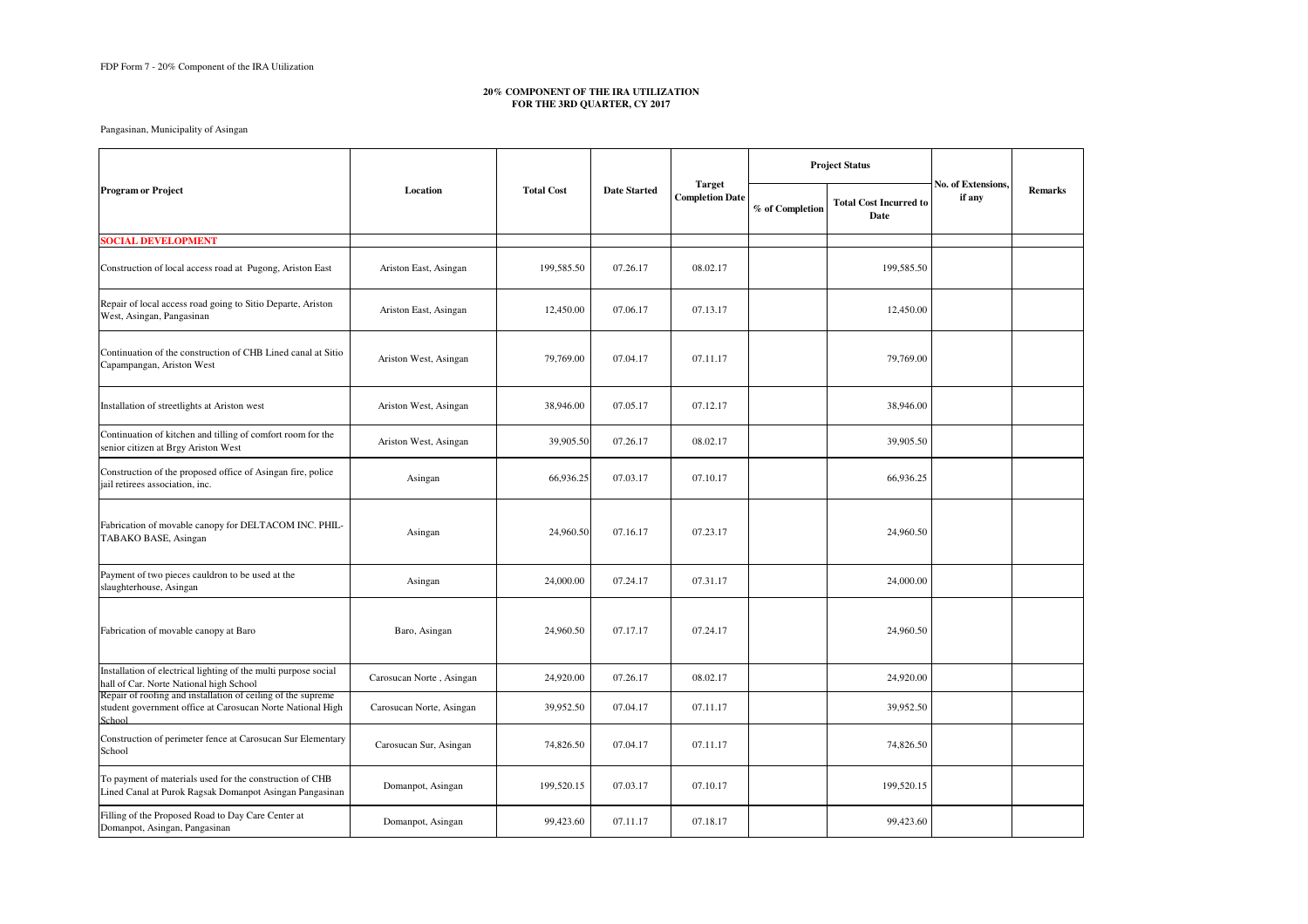Pangasinan, Municipality of Asingan

## **20% COMPONENT OF THE IRA UTILIZATION FOR THE 3RD QUARTER, CY 2017**

| <b>Program or Project</b>                                                                                                                                 | Location                      | <b>Total Cost</b> | <b>Date Started</b> | <b>Target</b><br><b>Completion Date</b> | <b>Project Status</b> |                                       |                                     |                |
|-----------------------------------------------------------------------------------------------------------------------------------------------------------|-------------------------------|-------------------|---------------------|-----------------------------------------|-----------------------|---------------------------------------|-------------------------------------|----------------|
|                                                                                                                                                           |                               |                   |                     |                                         | % of Completion       | <b>Total Cost Incurred to</b><br>Date | <b>No. of Extensions.</b><br>if any | <b>Remarks</b> |
| Construction of canopy at brgy Dupac                                                                                                                      | Dupac, Asingan                | 191,936.40        | 07.16.17            | 07.23.17                                |                       | 191,936.40                            |                                     |                |
| Payment of materials for the fabrication and repainting of<br><b>MRF</b> Signages                                                                         | MRF, Asingan                  | 4,263.00          | 07.02.17            | 07.09.17                                |                       | 4,263.00                              |                                     |                |
| Construction of t covered pathwalk at Narciso Ramos<br>Elementary School SPED Center, Asingan, Pangasinan                                                 | NRES, Poblacion East, Asingan | 42,912.50         | 07.05.17            | 07.12.17                                |                       | 42,912.50                             |                                     |                |
| Payment of materials to be used for the repair of the multi-<br>purpose hall at Palaris                                                                   | Palaris, Asingan              | 98,776.50         | 07.04.17            | 07.11.17                                |                       | 98,776.50                             |                                     |                |
| Concreting of road shoulder at Zone I, Palaris                                                                                                            | Palaris, Asingan              | 129,305.00        | 07.04.17            | 07.11.17                                |                       | 129,305.00                            |                                     |                |
| Fabrication of movable canopy at Palaris                                                                                                                  | Palaris, Asingan              | 24,960.50         | 07.16.17            | 07.23.17                                |                       | 24,960.50                             |                                     |                |
| Installation of chain link railing at Public Market, Asingan                                                                                              | Public Market, Asingan        | 36,918.00         | 07.24.17            | 07.31.17                                |                       | 36,918.00                             |                                     |                |
| Concreting of local access road at San Vicente East                                                                                                       | San Vicente East, Asingan     | 199,503.00        | 07.09.17            | 07.16.17                                |                       | 199,503.00                            |                                     |                |
| Fabrication of movable canopy at san Vicente west                                                                                                         | San Vicente West, Asingan     | 24,960.50         | 07.16.17            | 07.23.17                                |                       | 24,960.50                             |                                     |                |
| Replacement of windows at principal office at Teofilo<br><b>GANTE ELEM SCHOOL</b>                                                                         | Sanchez, Asingan              | 46,592.00         | 07.10.17            | 07.17.17                                |                       | 46,592.00                             |                                     |                |
| Repainting of Teofilo Gante Elem. School                                                                                                                  | Teofilo Gante, Asingan        | 4,985.00          | 07.10.17            | 07.17.17                                |                       | 4,985.00                              |                                     |                |
| Fabrication of four book shelves at Toboy elem school                                                                                                     | Toboy, Asingan                | 14,827.50         | 07.04.17            | 07.11.17                                |                       | 14,827.50                             |                                     |                |
| Construction of comfort room at Toboy National High School                                                                                                | Toboy, Asingan                | 49,493.50         | 07.18.17            | 07.25.17                                |                       | 49,493.50                             |                                     |                |
| Contruction of CHB lined canal at Toboy Elem. School                                                                                                      | Toboy, Asingan                | 14,877.40         | 07.09.17            | 07.16.17                                |                       | 14,877.40                             |                                     |                |
| Repair of local access road at sitio departe, Ariston West                                                                                                | Ariston West, Asingan         | 49,767.00         | 08.02.17            | 08.09.17                                |                       | 49,767.00                             |                                     |                |
| Installation /assembling of filing cabinet at Asingan District I<br>Office                                                                                | Asingan                       | 14,974.00         | 07.31.17            | 08.07.17                                |                       | 14,974.00                             |                                     |                |
| To advancepayment of his contract for the improvement of<br>multi-purpose center (Mayor F.A Sapigao, Sr. Memorial<br>Sports and Cultural Center ) Asingan | Asingan                       | 366,940.00        | 08.14.17            | 08.21.17                                |                       | 366,940.00                            |                                     |                |
| Farm to market road at Sitio Aragaag, Brgy. Bantog, Asingan                                                                                               | Bantog, Asingan               | 48,848.00         | 07.31.17            | 08.07.17                                |                       | 48,848.00                             |                                     |                |
| Continuation of the construction of canopy at Brgy Dupac                                                                                                  | Dupac, Asingan                | 184,729.50        | 08.09.17            | 08.16.17                                |                       | 184,729.50                            |                                     |                |
| Payment of chemical products for use at MRF                                                                                                               | MRF, Asingan                  | 99,000.00         | 08.06.17            | 08.13.17                                |                       | 99,000.00                             |                                     |                |
| Construction of canopy of multi-purpose hall at brgy Palaris,<br>Asingan                                                                                  | Palaris, Asingan              | 199,562.00        | 08.06.17            | 08.13.17                                |                       | 199,562.00                            |                                     |                |
| Construction of waiting shed at San Vicente East, Asingan,<br>Pangasinan                                                                                  | San Vicente East, Asingan     | 64,695.00         | 08.06.17            | 08.13.17                                |                       | 64,695.00                             |                                     |                |
| Payment of materials used for the construction of check gate<br>with thresher crossing at tanggal mitura zone 4, San vicente<br>West                      | San Vicente West, Asingan     | 19,890.00         | 08.03.17            | 08.10.17                                |                       | 19,890.00                             |                                     |                |
| Continuation for the concreting of road shoulder at Ariston<br>East, Asingan                                                                              | Ariston East, Asingan         | 12,950.00         | 09.05.17            | 09.12.17                                |                       | 12,950.00                             |                                     |                |
| Concreting of road shoulder at Ariston East, Asingan                                                                                                      | Ariston East, Asingan         | 12,400.00         | 09.13.17            | 09.20.17                                |                       | 12,400.00                             |                                     |                |